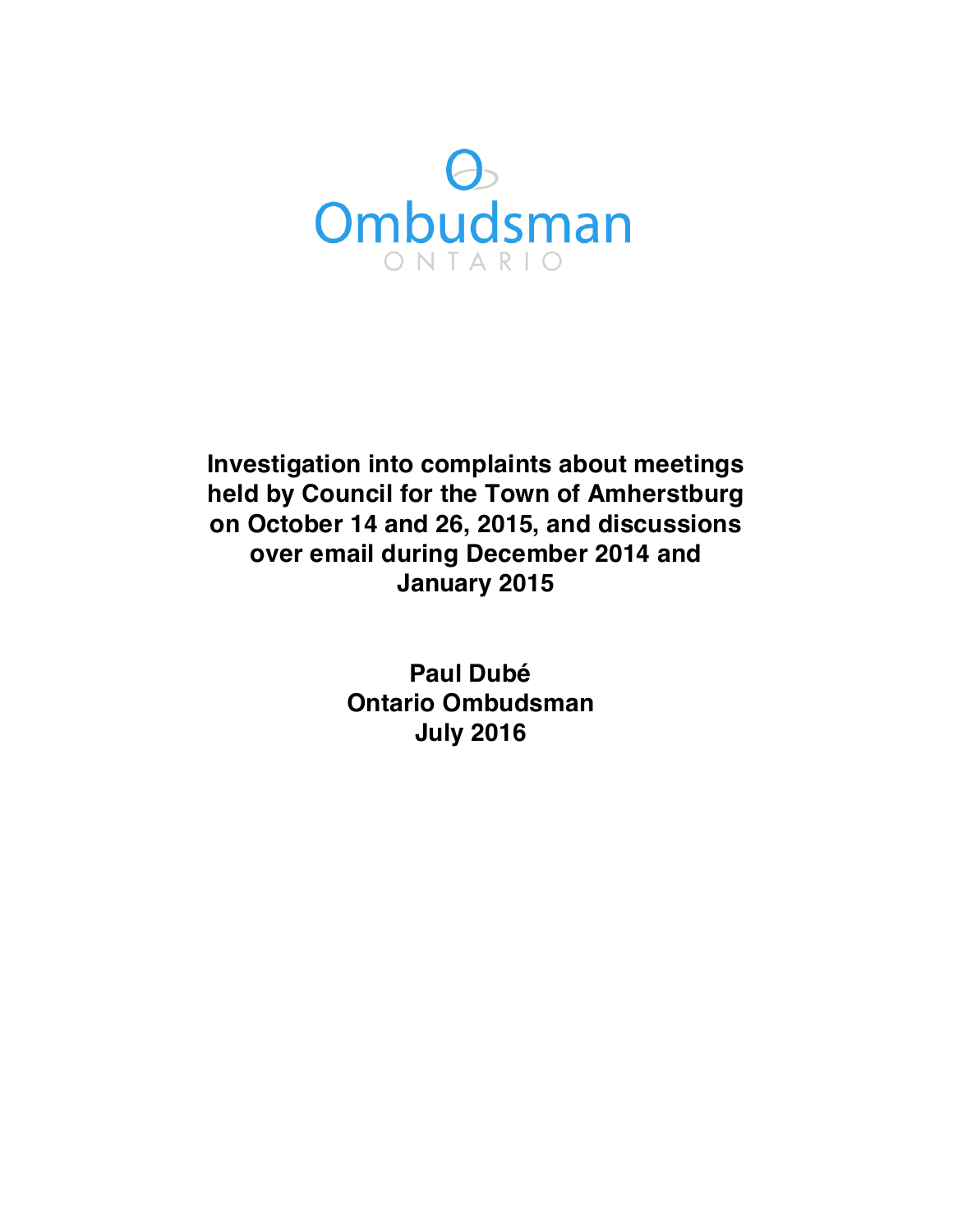# **Complaint**

- **1** My Office received a complaint that council for the Town of Amherstburg discussed approval of the town's accounts payable over email during December 2014 and January 2015, contrary to the open meeting rules in  the *Municipal Act, 2001* (the Act).
- **2** We also received complaints that council for the Town of Amherstburg discussed items in closed meetings on October 14 and 26, 2015 that did not fit within the exceptions to the open meeting rules.
- **3** Under the Act, all meetings of council, local boards, and committees of council must be open to the public, unless they fall within prescribed exceptions.

# **Ombudsman jurisdiction**

- **4** Under the *Municipal Act, 2001*, all meetings of council, local boards, and committees of either of them must be open to the public, unless they fall within prescribed exceptions.
- **5** As of January 1, 2008, the Act gives citizens the right to request an investigation into whether a municipality has complied with the Act in closing a meeting to the public. Municipalities may appoint their own investigator or use the services of the Ontario Ombudsman. The Act designates the Ombudsman as the default investigator for municipalities that have not appointed their own.
- **6** The Ombudsman is the closed meeting investigator for the Town of Amherstburg.
- **7** In investigating closed meeting complaints, we consider whether the open meeting requirements of the Act and the municipal procedure by-law have been observed.

## **Investigative process**

 **8** We informed the town of our intent to investigate these complaints on March 4, 2016. My Office's Open Meeting Law Enforcement Team

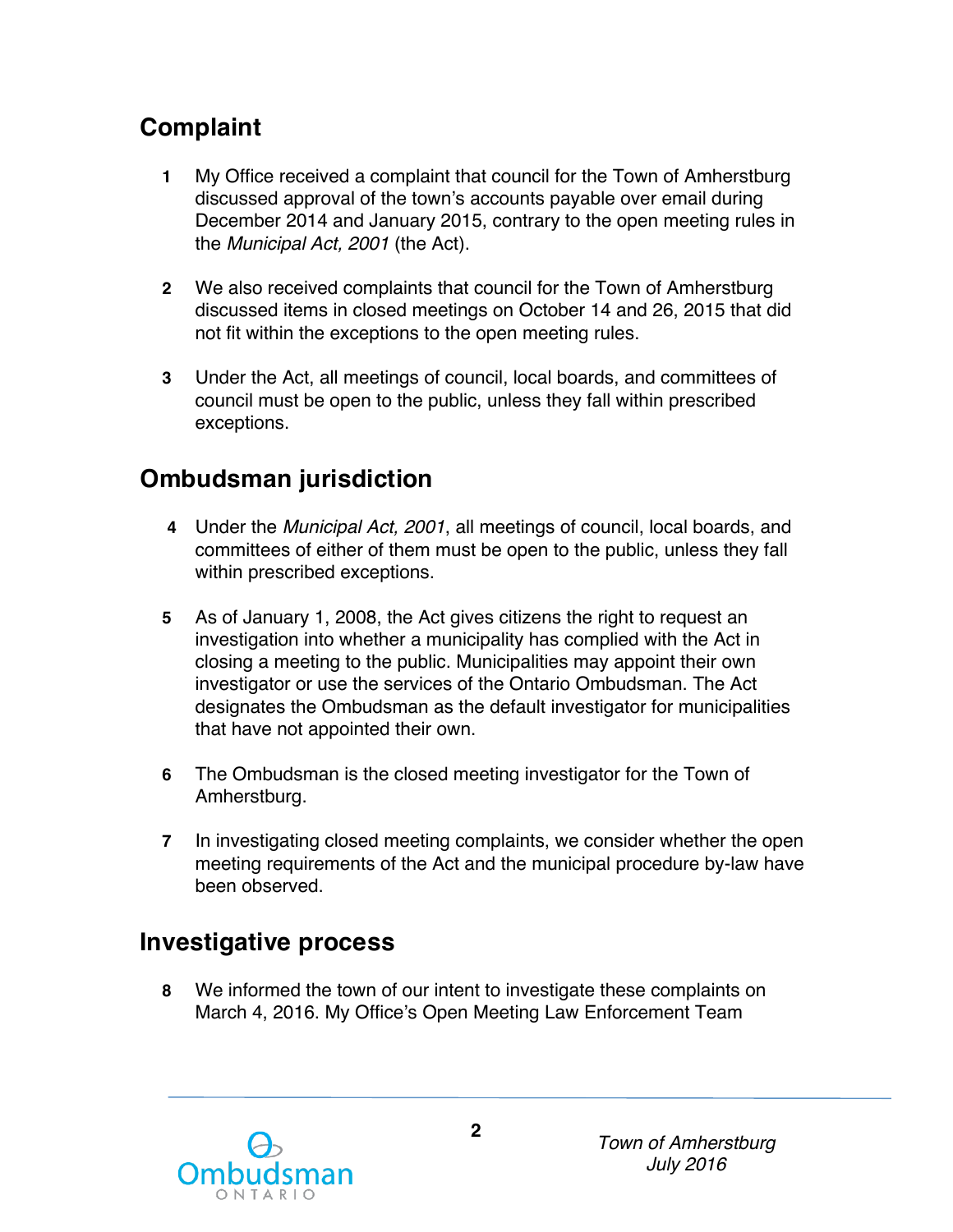(OMLET) reviewed the town's procedure by-law. We obtained and reviewed emails exchanged by council members and staff in December 2014 and January 2015 and reviewed relevant meeting materials from those months. We interviewed the Mayor and all members of council, as well as the Clerk, the Chief Administrative Officer (CAO), and the Director of Corporate Services and Treasurer, who was the town's Director of Financial Services at the time of the email exchange (we refer to him as the Director of Financial Services in this report as that was his title at the time). We also reviewed the meeting materials for the council meetings on October 14 and 26, 2015, including audio recordings of both meetings provided by the town, and obtained further information about these meetings during interviews.

**9** My Office received full co-operation in this matter.

## **Council procedures**

- **10** The town's procedure by-law states that the Head of Council or the CAO may, at any time, summon a special meeting of council.
- **11** The procedure by-law also outlines the open meeting requirements and states that only matters provided for in sections 239(2), (3), and (3.1) of the Act may be discussed in a closed meeting.

## **Emails exchanged in December 2014 and January 2015**

**Background** 

- **12** At its inaugural meeting on December 1, 2014, the new council for the town deferred a motion to appoint cheque-signing authorities. At a special council meeting on December 10, council passed By-Law 2014-127 to appoint the Mayor and Deputy Mayor as the town's cheque-signing authorities, revoking a prior requirement for banking approvals to come from the Mayor or Deputy Mayor along with a specified member of senior staff.
- **13** The Director of Financial Services provided a report to council on December 11, 2014 stating that the appointment of only the Mayor and

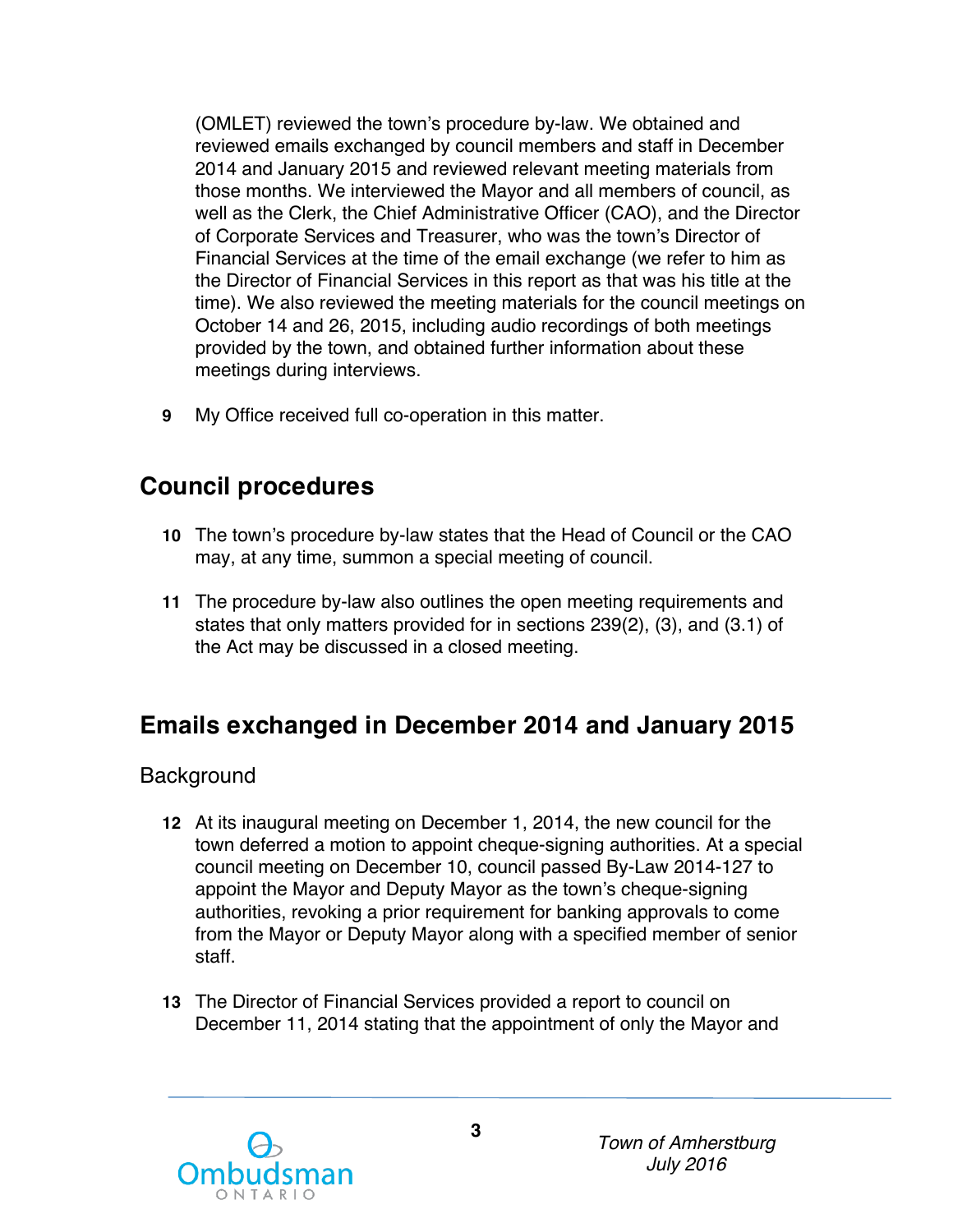Deputy Mayor as cheque-signing authorities would limit staff's ability to conduct the day to day operations of the town in an efficient manner. The report notes that restricting banking authority to the two members of council would impede professional accountants employed by the town from completing key functions of their jobs, such as weekly payroll transfers, making OMERS pension plan payments, and paying the town's energy bills. The report further notes that the Mayor and Deputy Mayor would have to be trained to use the town's banking software, and would have to be available to conduct day to day banking at the town. It also cautions that the by-law lessened the financial controls in place at the town by eliminating the oversight role of senior administrators.

- **14** The report noted that, as of December 11, the town had \$611,998.79 in cheques awaiting signature.
- **15** On December 15, 2014, council passed the following motion:

 To direct Administration to provide Council with an opportunity each month to view, question and approve accounts payable prior to payment with the exception of mandatory payments such as hydro, negotiated wages, the Solicitor General, benefits, insurance and OMERS payments.

 **16** During interviews, we were told that, prior to the decisions of council on December 10 and 15, a registry showing all municipal expenditures went to council regularly, but it was only provided for information purposes. Staff were able to pay amounts owing by the municipality in accordance with the budget approved by council and the town's procurement policies without waiting for council approval. With the passing of the December 15 resolution, council restricted staff from paying any amount owing, regardless of how small the amount might be, until council approves the expense.

### Emails exchanged

 **17** On December 17, 2014, the town's CAO sent an email to all of council proposing a new process for approving accounts payable. He suggested that a summary of proposed payments would be sent to council weekly or biweekly. If a member of council had a concern or question about an expense, they would contact the Director of Financial Services and that

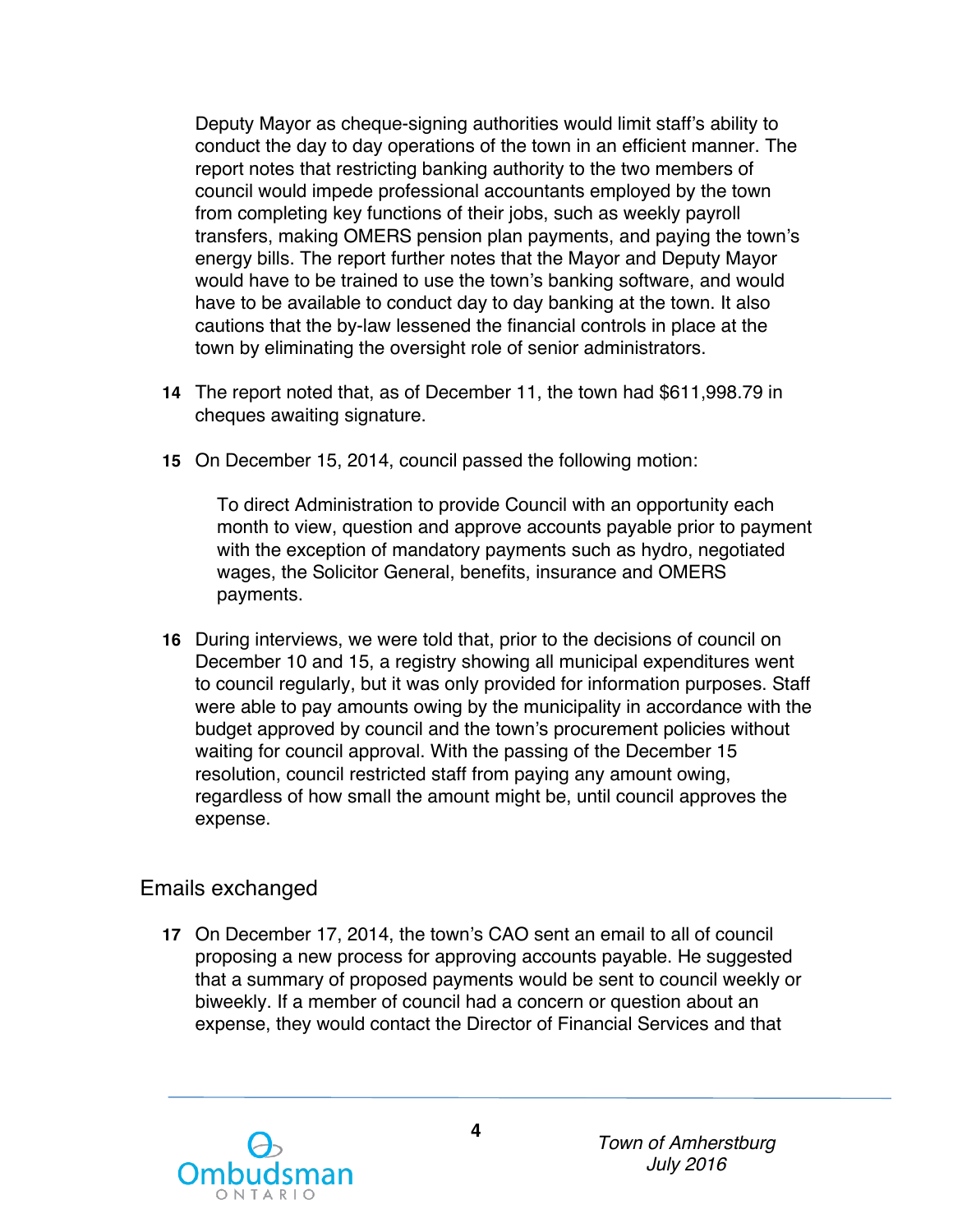payment would be held back. If no concerns were expressed about an expense, staff would provide a cheque to be signed by the town's signing authorities.

- **18** In his email, the CAO asked council to approve the issuance of cheques for a list of specific accounts payable attached to the email. He asked that council members reply before the end of the day on December 19, either to approve the expenses or to question certain items. The CAO stated that council's "next meeting is January 12, 2015 and holding all non-mandatory payments until after this date may create some challenges for some of our vendors".
- **19** Later on December 17, the Director of Financial Services sent an email to the CAO and all of council. He provided a copy of the day's cheques and electronic fund transfers. He asked for a response from council by the end of the day on December 19 so that he might "release the cheques in a timely fashion". The Director of Financial Services told us there was a significant amount of money owing to various vendors at the time, and that delaying payment could lead to serious problems for the town.
- **20** A few hours later, one councillor responded to the CAO's email raising a concern about a particular expense on the accounts payable list. The Director of Financial Services responded to the councillor, copying all of council, the CAO, and the Deputy Clerk. He explained the expense identified by the councillor.
- **21** On December 18, another councillor echoed the concerns raised by the first councillor about a particular accounts payable item. The CAO responded to this email, clarifying the expense and explaining the rules governing such expenses. On December 19, that councillor responded to thank the CAO for the explanation.
- **22** On December 20, the Deputy Mayor wrote to the Director of Financial Services and the CAO asking for payment to be made to a specific business, explaining that the individual needed to be paid by the town for services rendered in order to pay his employees.
- **23** No further emails were exchanged on this matter until January 5, 2015, when the Director of Financial Services again emailed council and the CAO. He indicated that he had not received approval to release all non-

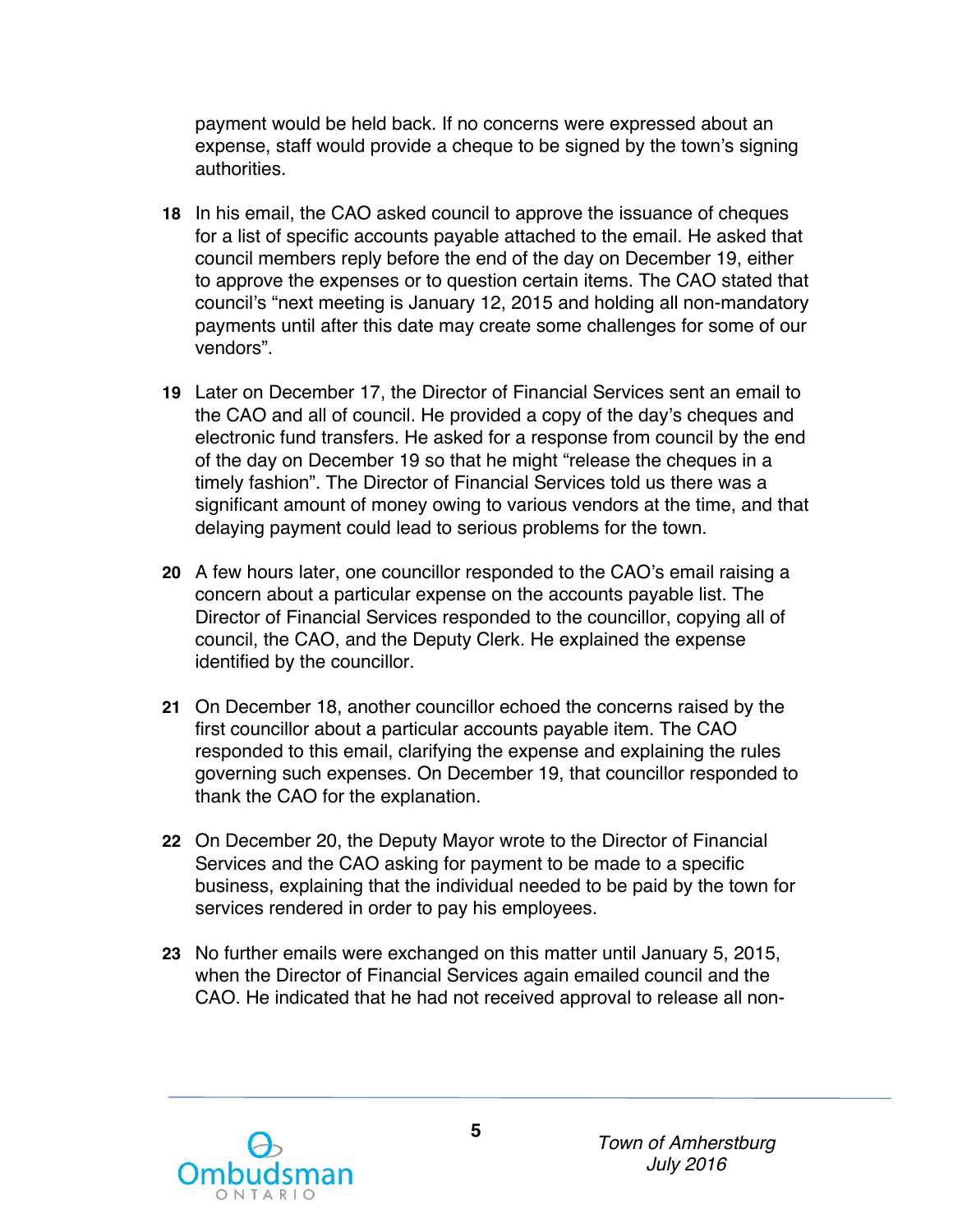essential cheques and requested that councillors respond with one of the following responses:

- 1. Approval of all cheques
- 2. Approval with exception to a certain cheques more information required, or
- 3. No approval of cheques
- **24** In this email, the Director noted that the town was starting to get calls from concerned vendors and he would like to receive a response before the January 12, 2015 council meeting. He advised, "we will put all of the email communication on the matter in a report to the public on January 12, 2015".
- **25** Deputy Mayor Bart Di Pascale responded to the Director by email, stating, "Unless there are some that shouldn't be paid, I approve all cheques be paid."
- **26** Councillor Jason Lavigne also replied directly to the Director, stating, "I approve of all the cheques being issued".
- **27** Councillor Leo Meloche replied to the Director, the CAO, and all of council stating that he was "ok with releasing the cheques", but wanted to address an issue concerning "the purchase of Polo shirts" at the next meeting.
- **28** The Director told us that he took the Mayor's decision to sign the cheques as his approval of the expenses in question, such that four council members had approved the expenditures. The Mayor confirmed this interpretation, explaining that he expressed his approval of the expenditures by signing the cheques.
- **29** The Director confirmed that the town released a large number of cheques on January 8, 2015.

Council meeting on January 12, 2015

 **30** Council for the Town of Amherstburg held a regular council meeting at 7:00 p.m. on January 12, 2015. An agenda package distributed prior to that meeting included a Financial Services report dated December 17, 2014 by the town's Director of Financial Services.

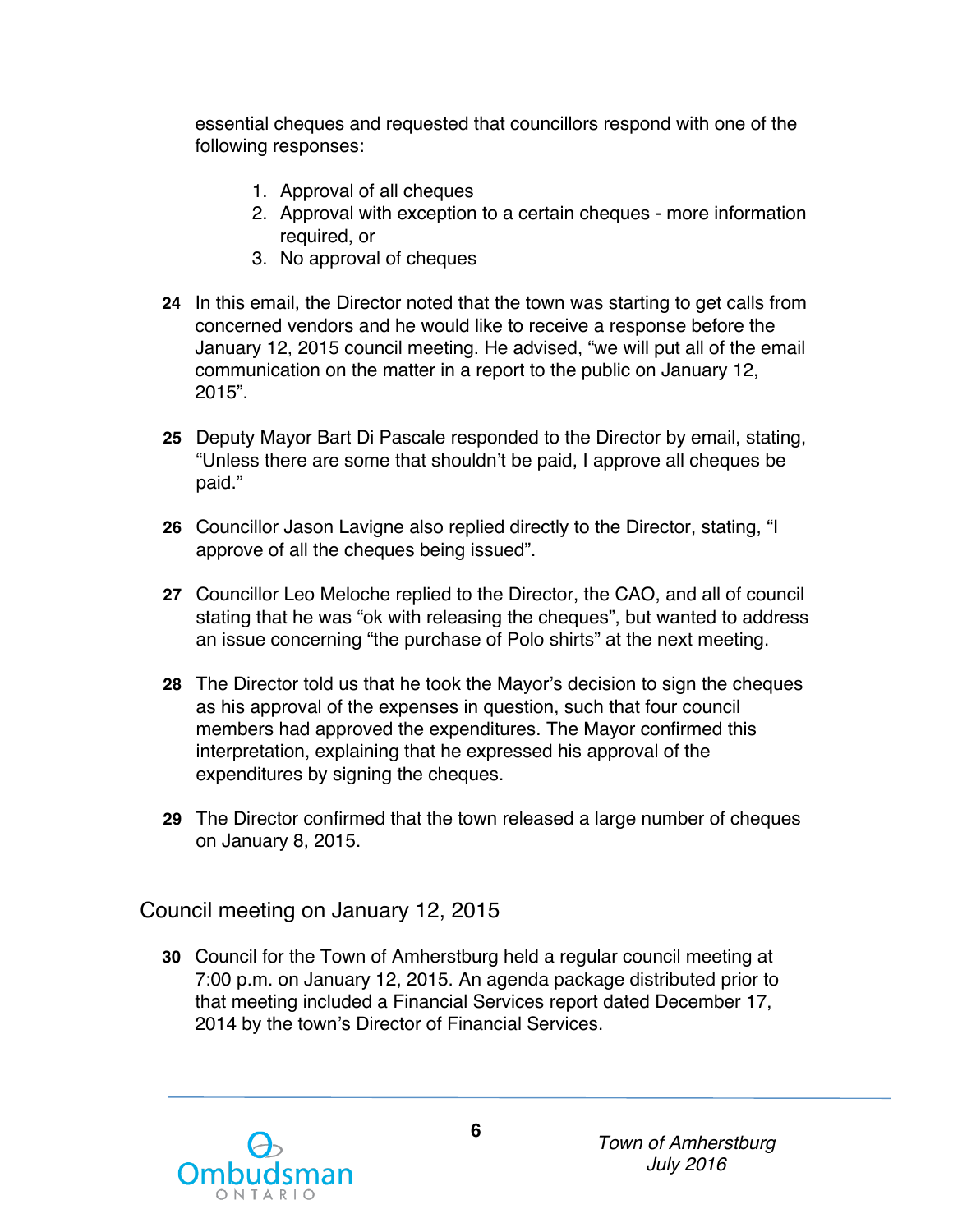- **31** The report states that, due to the upcoming holidays and potential delays in sending cheques out, staff emailed council the accounts payable report for the period of December 1 to December 17. Staff asked for council approval to release the cheques for outstanding bills.
- **32** The report states that the release of cheques "was approved by the majority of members via email correspondence". The report includes copies of the email correspondence as summarized above, as well as the accounts payable documents.
- **33** According to the minutes of the January 12 council meeting, council discussed the December 1 to December 17 accounts payable report. Council voted to receive the report and to amend its previous motion to review the accounts payable report monthly to bi-monthly, as per the staff recommendation. There is no indication of a vote taken to approve the release of cheques for the outstanding accounts.

### Analysis

- **34** The *Municipal Act, 2001* defines a "meeting" as "any regular, special or other meeting of a council, of a local board or of a committee of either of them."<sup>1</sup> This definition is circular and not particularly helpful in determining whether a meeting has actually occurred.
- **35** In a 2008 report,**<sup>2</sup>**in accordance with the underlying objectives of open meeting legislation and relevant case law, our Office developed a working definition of "meeting" to assist in the interpretation of the definition contained in the Act:

 Members of council (or a committee) must come together for the purpose of exercising the power or authority of the council (or committee), or for the purpose of doing the groundwork necessary to exercise that power or authority. $^3$ 



 **<sup>1</sup>***Municipal Act, 2001*, S.O. 2001, Ch. 25, s. 238(1).

**<sup>&</sup>lt;sup>1</sup> Municipal Act, 2001, S.O. 2001, Ch. 25, s. 238(1).**<br><sup>2</sup> Ombudsman of Ontario, *Don't Let the Sun Go Down on Me: Opening the Door on the Elton John Ticket Scandal* (April 25, 2008), online: <Don't Let the Sun Go Down on Me: Opening the Door on the Elton John **<sup>3</sup>***Ibid* at paras 54-60. Ticket Scandal>.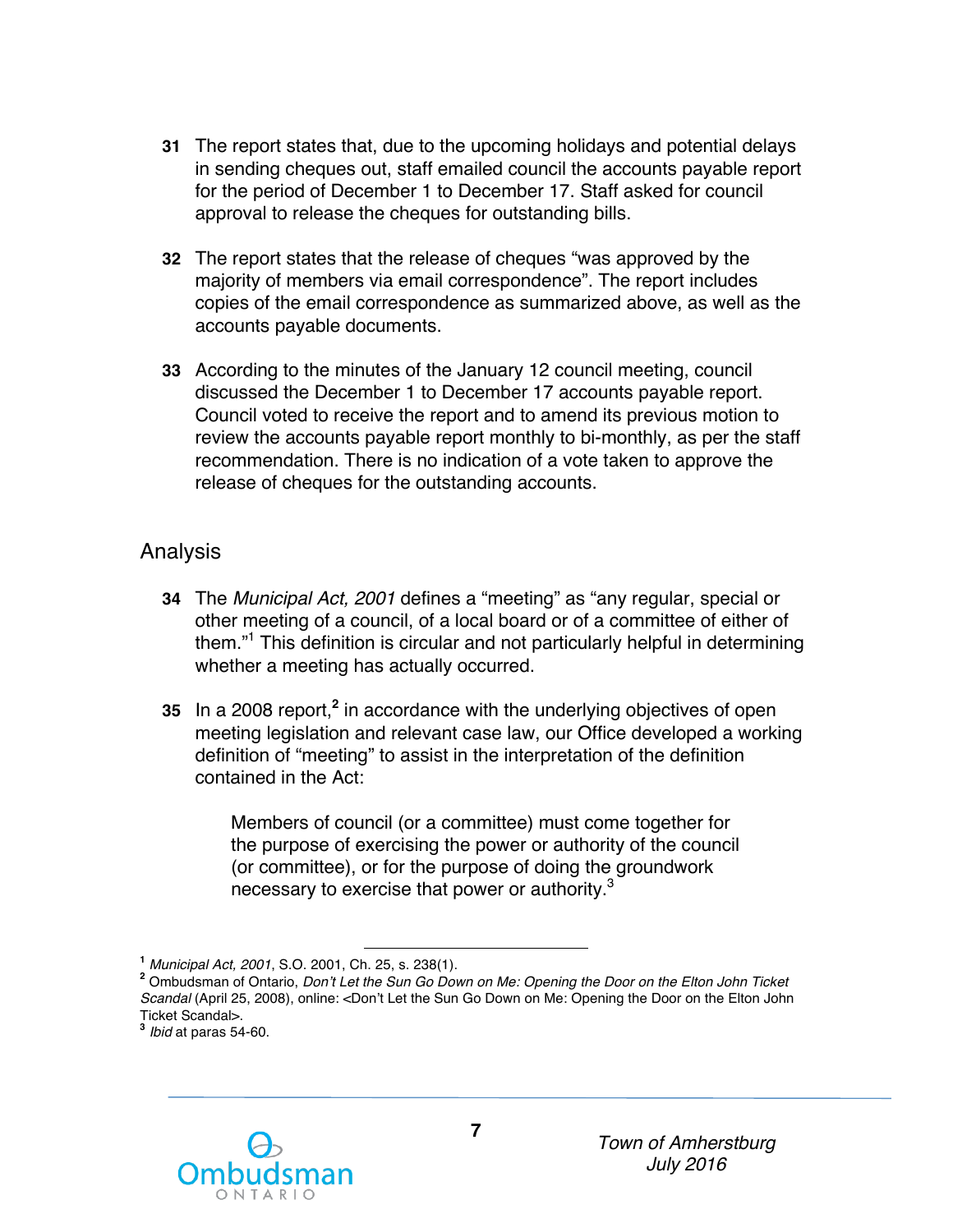- **36** This definition supports the principles underlying the open meetings rules and reinforces the right of the public to observe municipal government in process.**<sup>4</sup>**
- **37** A meeting of council is not limited to a physical gathering of its members. Instead, a meeting may occur whenever council exercises its authority, including over email.
- **38** In an April 2008 investigation, our Office considered whether sequential phone calls between the Mayor and individual councillors for the Township of Nipissing could be considered a "meeting" for the purpose of the open meeting requirements.**<sup>5</sup>**In that case, the Mayor convened a special meeting of council and proceeded to telephone one councillor at a time. A quorum of council was never present in the same room or on the phone during any of the conversations. However, as a result of the calls, council collectively came to a consensus to approve additional costs related to the purchase of a fire vehicle. Our report notes:

 It is not necessarily the form that a meeting takes that should be determinative, but its substance. In my view, a meeting of council is not limited to a physical gathering of its members. Sequential telephone conversations of council members, for the purpose of exercising the power or authority of the council or for the purpose of doing the groundwork necessary to exercise that power or authority, may constitute a meeting…**<sup>6</sup>**

- **39** In the same way, a series of emails between council members for the purpose of exercising the power or authority of council, or for the purpose of laying the groundwork necessary to exercise that power or authority, may also constitute a meeting for the purposes of the Act's open meeting requirements.
- **40** In a May 2015 report about the Township of Leeds and the Thousand Islands, our Office found that a series of emails exchanged by councillors-

pdf> **<sup>6</sup>***Ibid* at paras 29-30.



 (City) (1991), 5 O.R. (3d) 726 (Ont. Div. Ct.) at paras. 12-18; Southam Inc. v. Hamilton- Wentworth Economic Development Committee (1988), 66 O.R. (2d) 213 (Ont. C.A.) at paras. 9-12. **<sup>4</sup>**London (City) v. RSJ Holdings Inc., [2007] 2 S.C.R. 588, 2007 SCC 29 at para. 32; Southam Inc. v. Ottawa

Economic Development Committee (1988), 66 O.R. (2d) 213 (Ont. C.A.) at paras. 9-12.<br><sup>5</sup> Ombudsman Ontario, *Investigation into Council of the Township of Nipissing Special Meeting of April 25, 2008,* (February 6, 2009), online:

<sup>&</sup>lt;https://www.ombudsman.on.ca/Files/Sitemedia/Documents/Resources/Reports/Municipal/nipissingfinaleng.<br>pdf><br>hid at paras 29, 30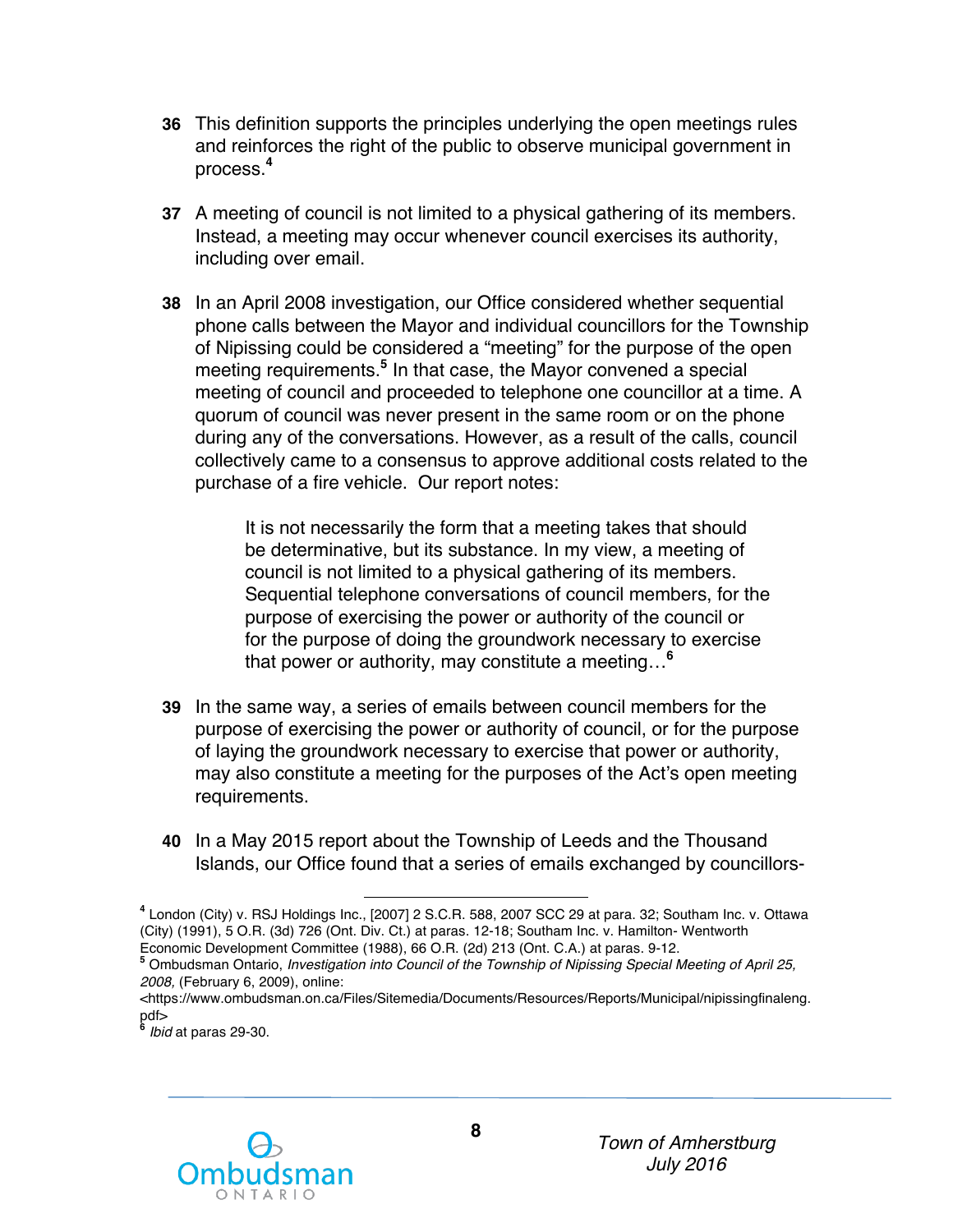elect before they were sworn in laid the groundwork for future decisions of council, and would have violated the *Municipal Act* had council been in office at the time. In a June 2015 about the same township, we found that emails exchanged by council members laid the groundwork for an upcoming council decision, but that the exchange did not constitute a meeting as the emails were not received by a quorum of council.

- **41** Local Authority Services (LAS) has also found that a series of emails can constitute a meeting for the purposes of the open meeting rules. In a September 2015 about the Township of the Archipelago, Amberley Gavel, on behalf of LAS, considered emails from the Reeve to councillors sent to establish and agree upon criteria for decision-making around an upcoming staff Christmas party. Amberley Gavel cautioned the township about having "pre-meeting discussions" over email or other "non-public venues". The report states "...we consider these forms of 'pre-meeting discussions' to be meetings under the provisions of the Act... Making pre- determinations about matters which will be under discussion at future meetings, through electronic mail transmissions or other non-public forums, is not open and transparent, as well as being a breach of the Act".<sup>7</sup>
- **42** Not all emails that go to a quorum of council will constitute a meeting for the purpose of the open meeting rules. In a January 2013 letter about the Municipality of Leamington, we considered whether an email from the Mayor to a member of the public that copied all of council was a meeting. Our Office wrote that "...the provisions of the Act were not intended to prevent council members from communicating with constituents and responding to their inquiries". In that case, there was no evidence to suggest that council discussed the matter itself, or laid the groundwork for future decision-making.
- **43** The emails exchanged by council for Amherstburg were sent to all of council. They discussed a decision that was to be made by council – namely, whether to approve the pending payments identified by staff. The emails went further than laying the groundwork for a decision, as council made the decision to approve the expenses by way of its email correspondence. The staff report subsequently brought to council stated:



 *Resources Committee* (September 2015) at 14, online: **<sup>7</sup>**Local Authority Services*, Report to the Council of the Township of the Archipelago Regarding the Investigation of Closed Meetings of the Council of the Township of the Archipelago and Council's Human* <http://www.thearchipelago.on.ca/images/M\_images/hr\_reort\_improper\_closed\_mtgs\_amberley\_gavel.pdf>.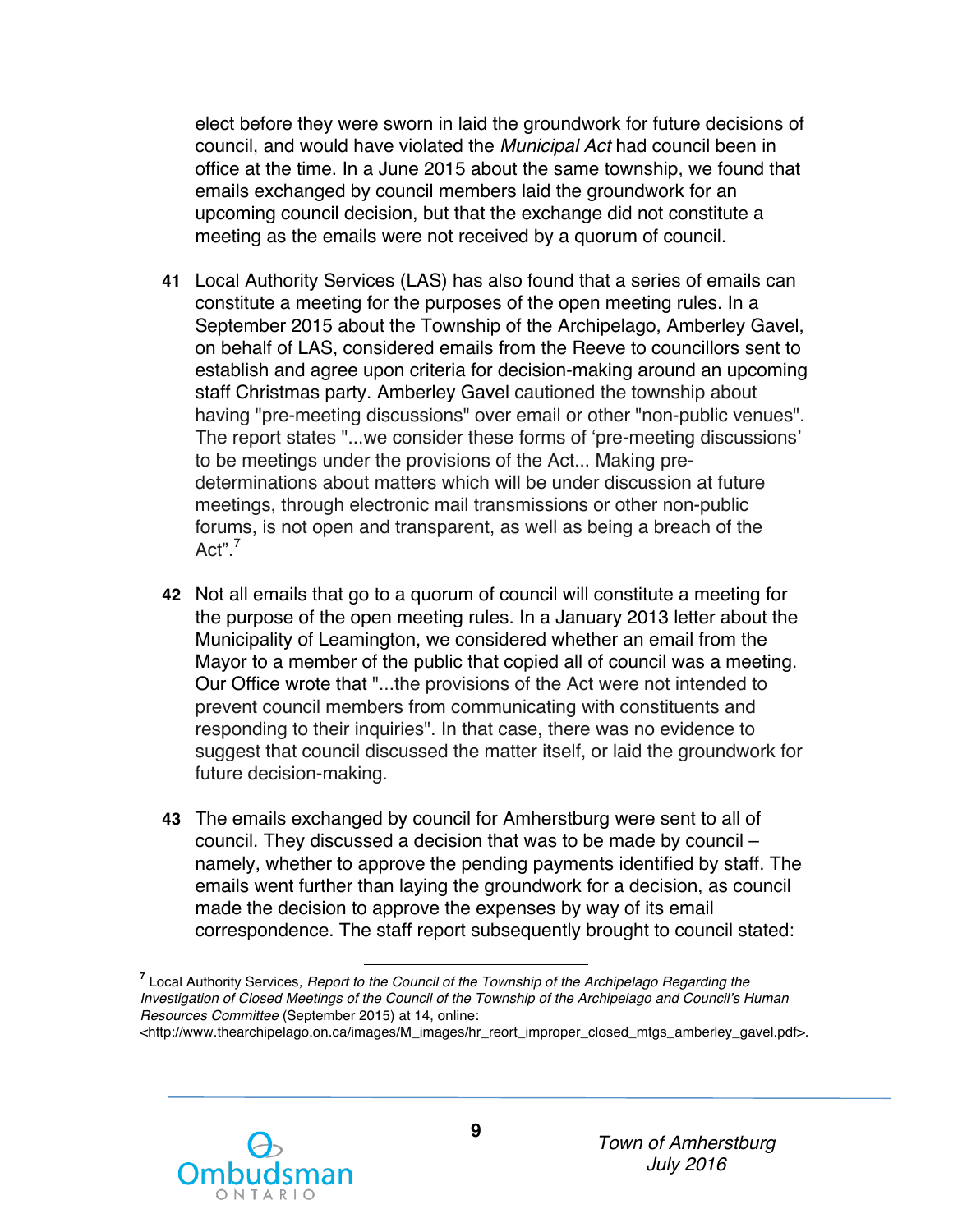"The Accounts Payable Report for the period December 1<sup>st</sup> to December  $17<sup>th</sup>$ , 2014 [sic] provided for review to the Mayor and Members of Town Council was approved by the majority of members via email correspondence."

- **44** The emails exchanged by council for the Town of Amherstburg for the purpose of approving accounts payable and the release of cheques constituted a meeting of council that was closed to the public, contrary to the open meeting rules.
- **45** The Director of Finance told us that, had he and the CAO not taken steps to ensure that the financial affairs of the town could be continued, 43 days would have elapsed with no payments released from the town. The CAO told us that staff felt it was important to pay the town's bills in an expedient manner, as it would not have been fair to make vendors wait until after the next scheduled council meeting.
- **46** While the town's by-law provides for either the Head of Council or the CAO to summon a special meeting at any time, the CAO told us that, given the proximity of the holiday season, he was not sure the town could have met the notice requirements in the by-law, and did not believe that the meeting would have qualified as an emergency. He also told us that he and the Director of Finance were both relatively new in their roles at this time, and were focused on ensuring the vendors were paid. Further, throughout the email exchange, the town's Clerk was off for personal reasons.

## **The October 14, 2015 meeting**

- **47** The agenda for the regular council meeting on October 14, 2015 included a special in-camera meeting to discuss three matters, including, "ITEM C - Legal Fee Reimbursement", under the exception in s. 239(2)(b) for personal matters about an identifiable individual. This item is the subject of the complaint received by our Office.
- **48** Council was provided with a confidential staff report outlining the background of a legal fee reimbursement request and information about applicable town policies and by-laws. The report indicates that staff sought external legal advice on the matter and includes a copy of that legal advice.

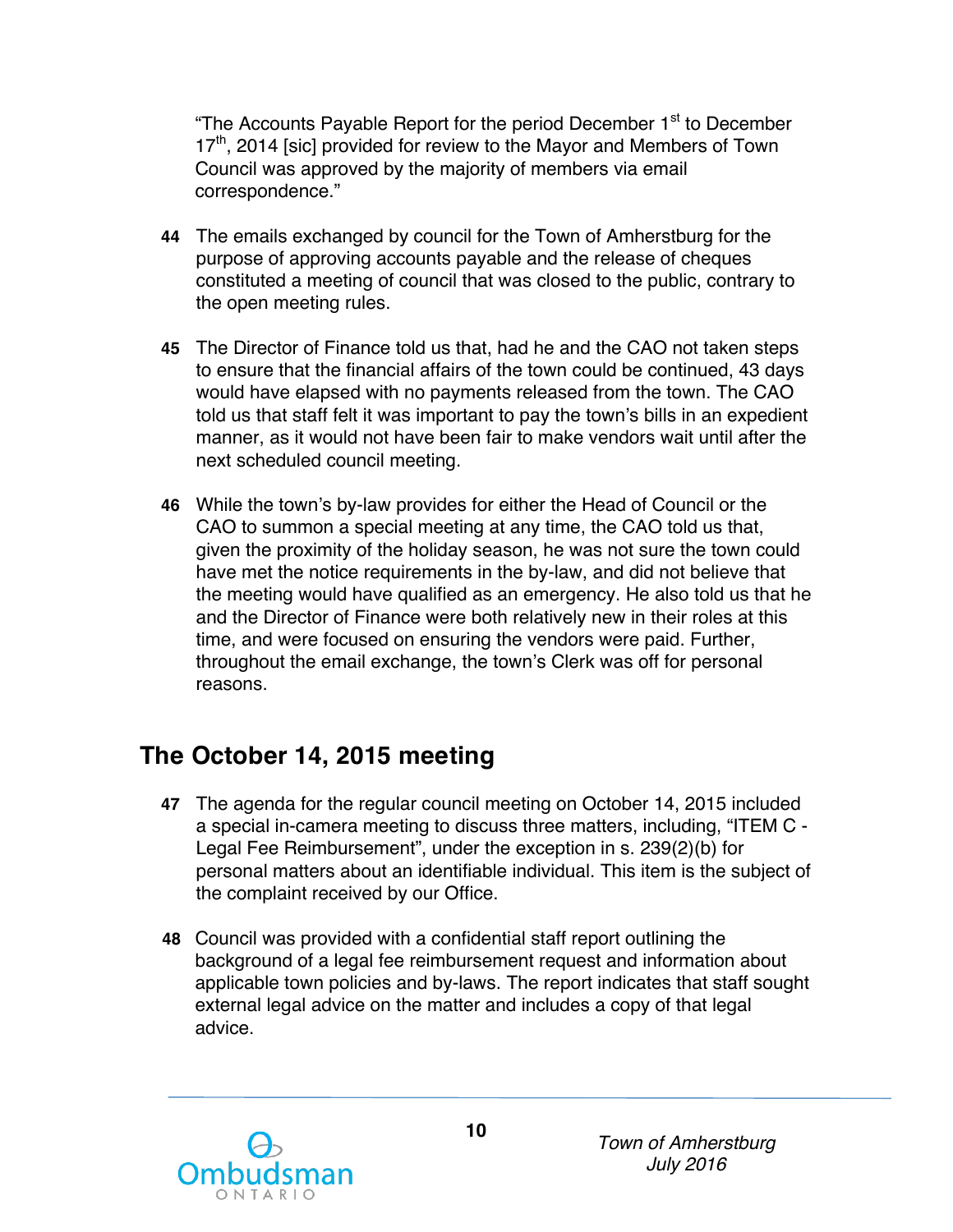- **49** Council was also provided with a copy of a letter from a solicitor to the individual requesting the reimbursement, which indicates that the solicitor was retained and sets out the fee that was paid.
- **50** The regular council meeting on October 14, 2015 began at 6:02 p.m. in council chambers. At 7:13 p.m., council resolved to go in camera to discuss four matters, including:
	- C. Legal fee reimbursement s. 239(2)(b), personal matters about an identifiable individual.
- **51** When the closed meeting began, six members of the seven-member council were present. One councillor left the meeting at 8:15 p.m., before council began to discuss Item C. Councillor Richard Fryer disclosed a pecuniary interest in item C, and left the meeting from 8:40 to 8:45 p.m., during discussion of that agenda item. Accordingly, only four members of council were present during discussion of item C.
- **52** During the discussion, one councillor suggested deferring discussion of item C to the next in camera meeting, given the three absent council members. The Chair indicated that council would vote on the deferral when it returned to open session.
- **53** Council then briefly discussed item C. Staff answered councillors' questions and reiterated the legal advice that was provided in the confidential staff report.
- **54** The in camera session ended at 9:12 p.m.
- **55** Council voted in open session to defer the fee reimbursement discussion to its next in camera meeting.
- **56** The council meeting adjourned at 9:25 p.m.

#### Analysis

 **57** Council cited the exception in s. 239(2)(b) for "personal matters about an identifiable individual" with respect to the discussion of item C, an application for reimbursement of legal fees. As set out below, the

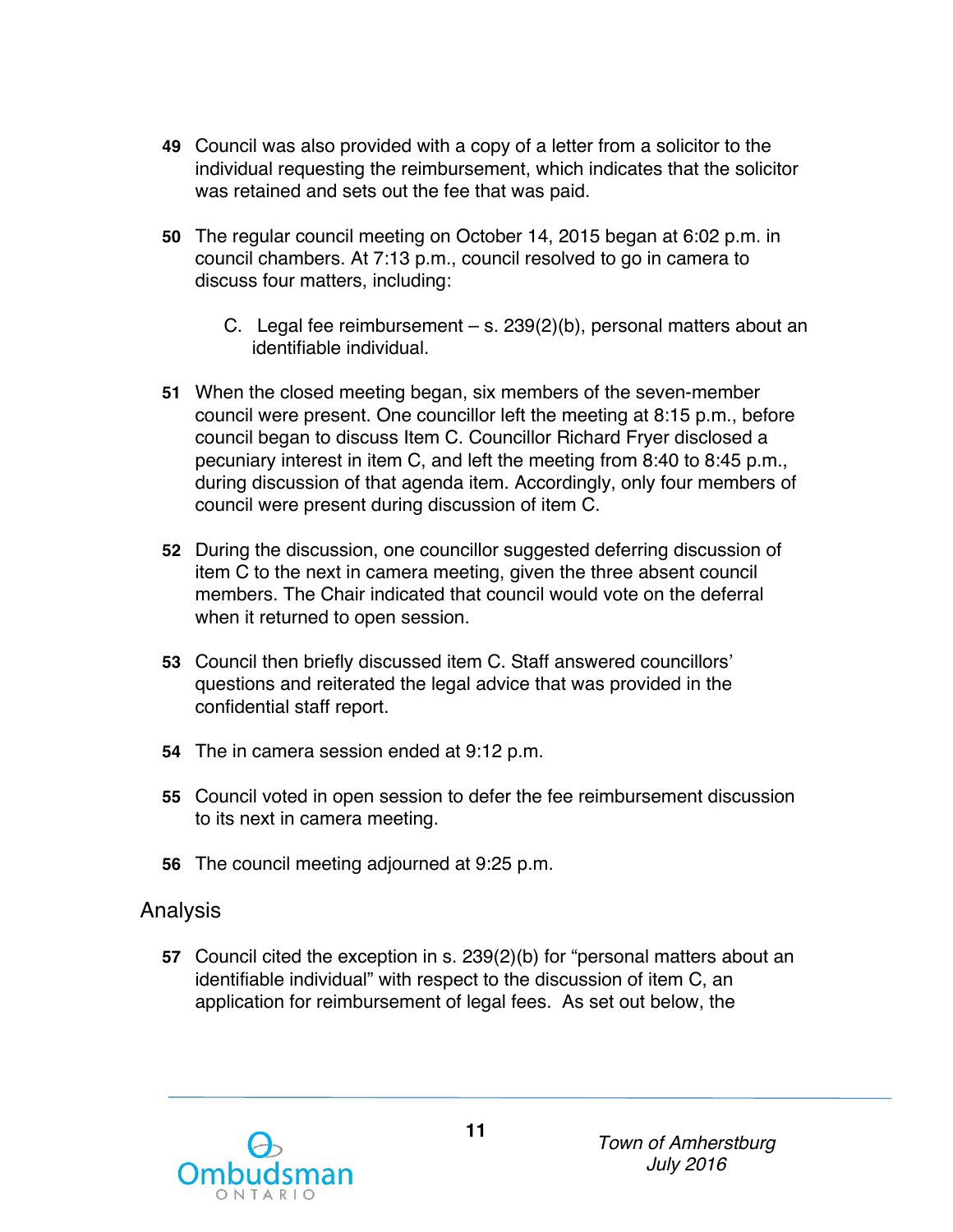discussion does not fit within the exception for personal matters, but does fit within the exception in s. 239(2)(f) for solicitor-client privilege.

#### *Exception for personal matters*

- **58** While the *Municipal Act*, *2001* does not specifically define "personal matters," the Information and Privacy Commissioner has issued a number of orders that assess and define what types of information can be considered personal. While not binding on our Office, decisions of the Commissioner can be instructive.
- **59** The Commissioner has held that "to qualify as personal information under the Act, the information must be about the individual in a personal capacity".<sup>8</sup> Information about an individual acting in a professional, official or business capacity will not be considered to be personal information unless it reveals something of a personal nature about the individual.
- **60** In this case, council was considering whether to indemnify an individual for an expense that arose because of their official position with the town. The matter was not about the individual in a personal capacity, but rather in an official capacity. Accordingly, the discussion does not fit within the exception for personal matters in s. 239(2)(b) of the Act.

#### *Exception for solicitor-client privilege*

- **61** Although the town did not cite this exception in the resolution to proceed in camera, we considered whether the discussion fit within the exception in s. 239(2)(f) for advice subject to solicitor-client privilege.
- **62** The Supreme Court of Canada has established that solicitor-client privilege applies where there is a communication between solicitor and client that entails the seeking or giving of legal advice, and which is intended to be confidential by the parties.**<sup>9</sup>**
- **63** The staff report to council included correspondence from the town's external solicitor setting out advice with respect to the request for reimbursement of legal fees. During the meeting, staff conveyed information reflecting the advice provided by the lawyer.

<sup>8</sup> IPC Order MO-2368, November 26, 2008 <sup>8</sup> IPC Order MO-2368, November 26, 2008<br><sup>9</sup> Solosky v. The Queen, [1980] 1 S.C.R.

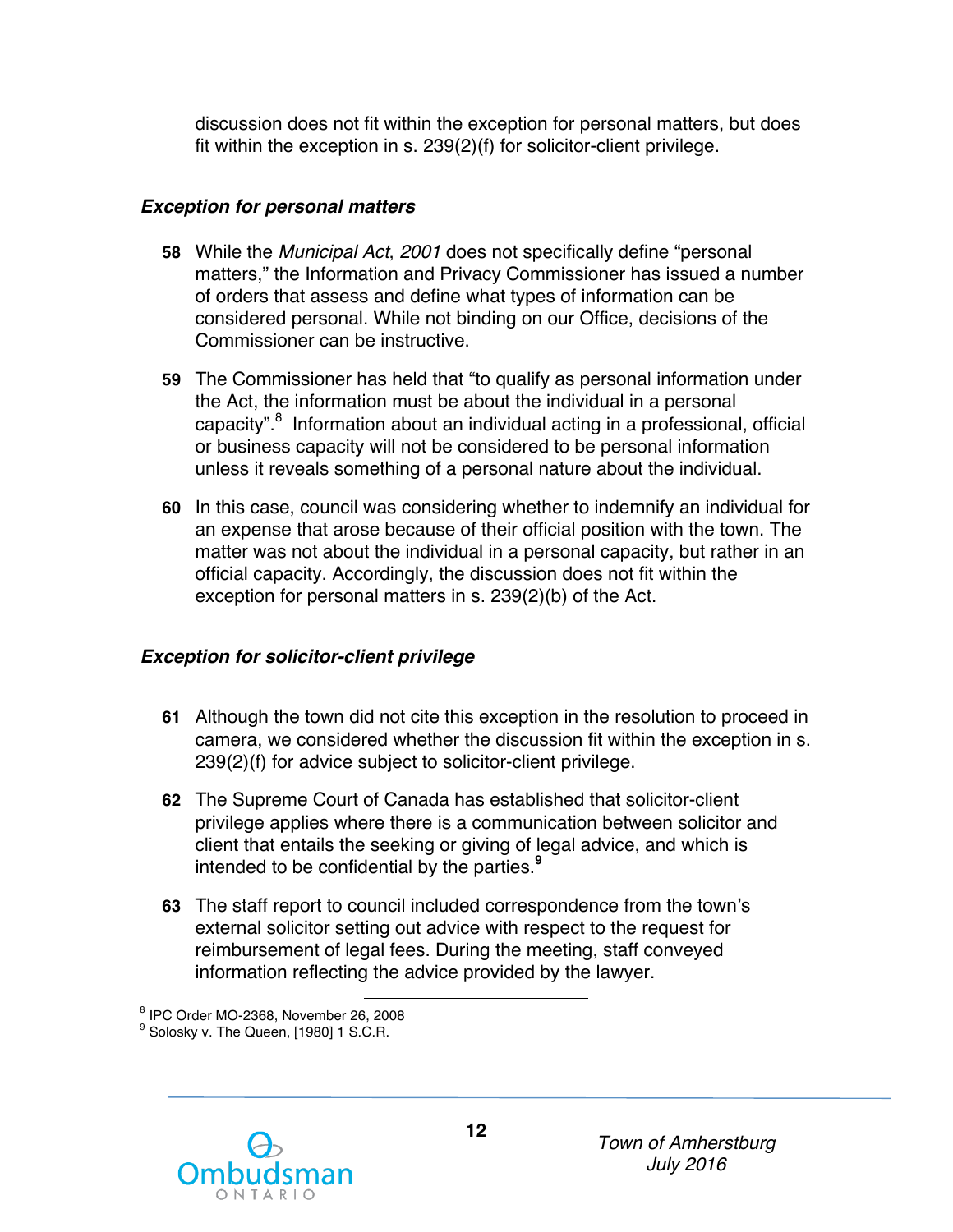**64** Council received written legal advice from a lawyer to the town in anticipation of its consideration in a confidential meeting. Accordingly, the advice and the discussion of that advice were subject to solicitor-client privilege and fit within the exception in s. 239(2)(f).

## **The October 26, 2015 meeting**

- **65** The agenda for the regular council meeting at 6:00 p.m. on October 26, 2015 states that a special in camera meeting would be held to discuss two items, including "Legal fee reimbursement" under s. 239(2)(b), the exception for personal matters about an identifiable individual. This item is the subject of the complaint received by our Office.
- **66** The regular council meeting began at 6:03 p.m. in council chambers.
- **67** Council passed a resolution at 7:30 p.m. to move in camera to discuss two matters, including item B, "Legal Fee Reimbursement", under s. 239(2)(b).
- **68** The open meeting minutes state that council took a break prior to entering into closed session at 7:43 p.m. Prior to entering the closed session, Councillor Fryer declared a pecuniary interest with respect to item B. According to the minutes, he left the meeting at 8:34 p.m. when council began to discuss the legal fee reimbursement.
- **69** Council discussed item B from 8:34 p.m. to 9:12 p.m. We reviewed the closed session minutes and an audio recording of the meeting to determine the content of the discussion.
- **70** In camera, council members talked about the individual who made the request for reimbursement. They speculated about the circumstances that led to the request, and offered personal anecdotes about similar circumstances faced in their own lives. They also spoke about other individuals who do not have any official position with the town.
- **71** Amongst the discussion about the individual and personal anecdotes, council discussed the applicability of the town's indemnification policy and the *Municipal Act* to the request. They referenced instances in the past when individuals have been reimbursed under the policy.
- **72** Council decided that nothing would be reported out to the public following the closed session on this matter.

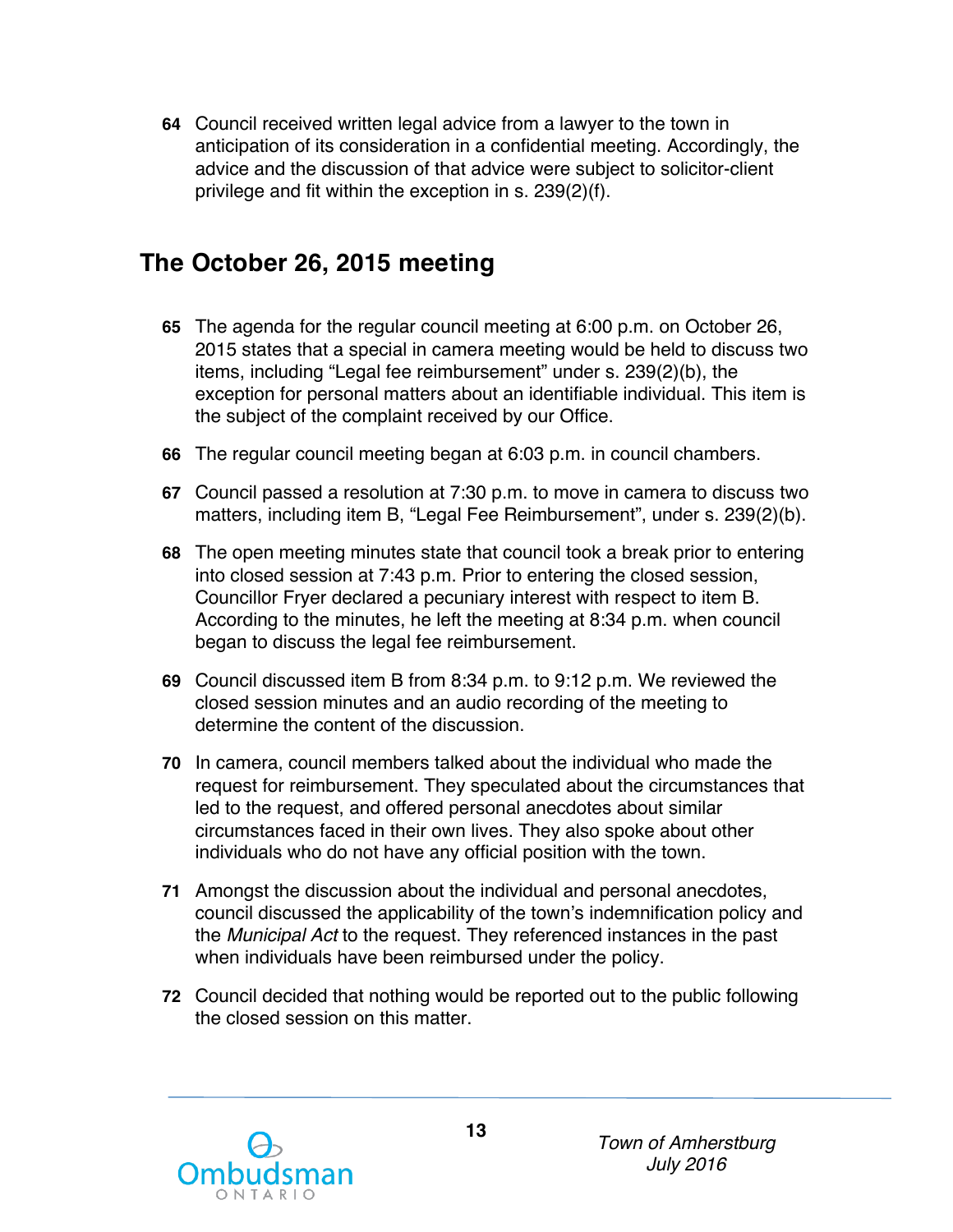**73** Council returned to open session at 9:12 p.m. The minutes reflect that council reported that, with respect to the legal fee reimbursement, "there is nothing further to report on this matter". The meeting ended at 9:14 p.m.

### Analysis

- **74** Council again relied on the "personal matters" exception to discuss a legal fee reimbursement request in camera. As noted above, the personal matters exception does not apply to individuals acting in their professional or official capacity, except where something personal is revealed.
- **75** On October 26, personal information was revealed throughout the in camera discussion of item B. Council discussed personal anecdotes and experiences. Councillors speculated about an individual's personal circumstances. Council also discussed potential impacts on individuals who do not hold an official position with the town. These discussions constituted personal information for the purposes of the Act.
- **76** Interspersed with the discussions of personal information, council talked about the application of the town's indemnification policy and the *Municipal Act* to the legal fee reimbursement request under council's consideration. This discussion reflects the item listed on the agenda, described in the staff report, and referenced in the resolution to close the meeting.
- **77** On its own, the discussion of whether or not to reimburse an individual for legal fees in accordance with the town's policy and the *Municipal Act* does not fit within any of the exceptions in the Act.
- **78** However, council's discussion of item B was so interwoven with personal information, it is not clear that the two topics could have easily been disentangled.
- **79** In interviews, some members of council told us that they felt these personal discussions informed their decision with respect to the request for reimbursement. However, in other interviews we were told that the matter of reimbursement could have been discussed without disclosing personal information, had council members exercised discretion. According to staff, this topic could not have been discussed in an open session without councillors introducing confidential personal information into the discussion.

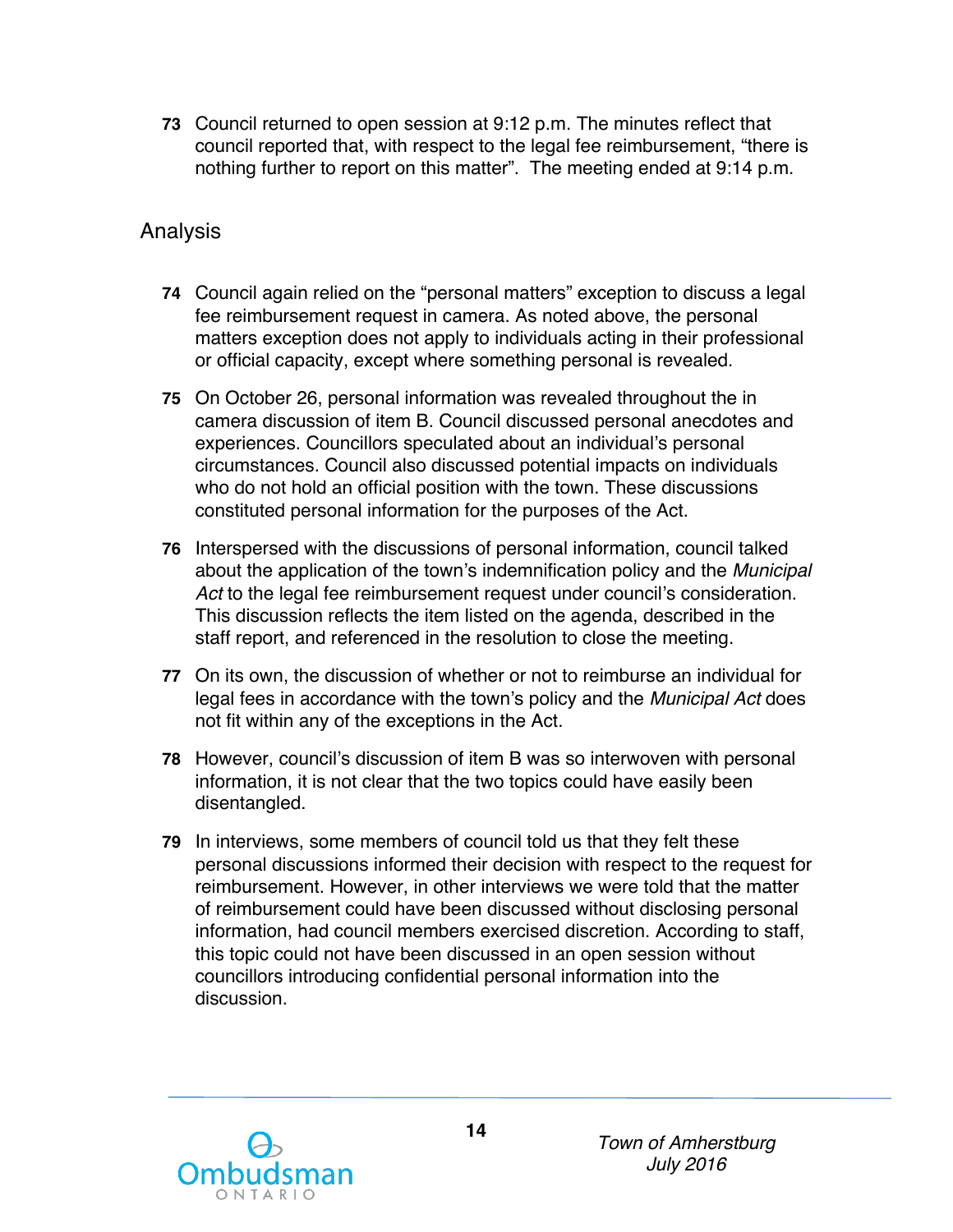- **80** Accordingly, although the topic as stated in the resolution would not have fit within any of the closed meeting exceptions, the discussion fit within the exception for personal matters in s. 239(2)(b) of the Act because of council's extension of the discussion into personal matters.
- **81** It is understandable that, in some cases, council may need to discuss related personal matters or impacts in order to fully inform its decision- making on a certain matter, even though that matter in and of itself would not fall under the exceptions for closed meeting discussions contained in the Act. In the interest of transparency, however, I would caution council to endeavor, wherever possible, to individually and collectively ensure that its discussion in closed session is focused on those matters within the statutory exceptions, as set out in the resolution to close the meeting.
- **82** Further, council should be careful not to introduce extraneous confidential or personal information into its discussion of matters which are usually dealt with during open session because they do not by themselves fall within the exceptions under the Act. Staff should not feel the need to put matters in camera that do not fall within the statutory exceptions to avoid council inadvertently disclosing confidential information.

# **Opinion**

- **83** My investigation found that council for the Town of Amherstburg contravened the *Municipal Act, 2001* and the municipality's procedure by- law when it approved accounts payable over email in December 2014 and January 2015. Council's collective email discussion and approval of the accounts constituted a meeting for purposes of the *Municipal Act*, which was closed to the public and did not fall within any of the Act's permitted exceptions.
- **84** On October 14, 2015, the exception for personal matters in s. 239(2)(b) cited in the resolution to close the meeting did not apply to the discussion of a legal fee reimbursement. However, council's discussion fit within the exception in s. 239(2)(f) for advice subject to solicitor client privilege.
- **85** On October 26, 2015, council's discussion fit within the exception for personal matters about an identifiable individual in s. 239(2)(b), only because council referenced extraneous personal matters throughout the discussion. Had council limited its discussion to the item stated in the

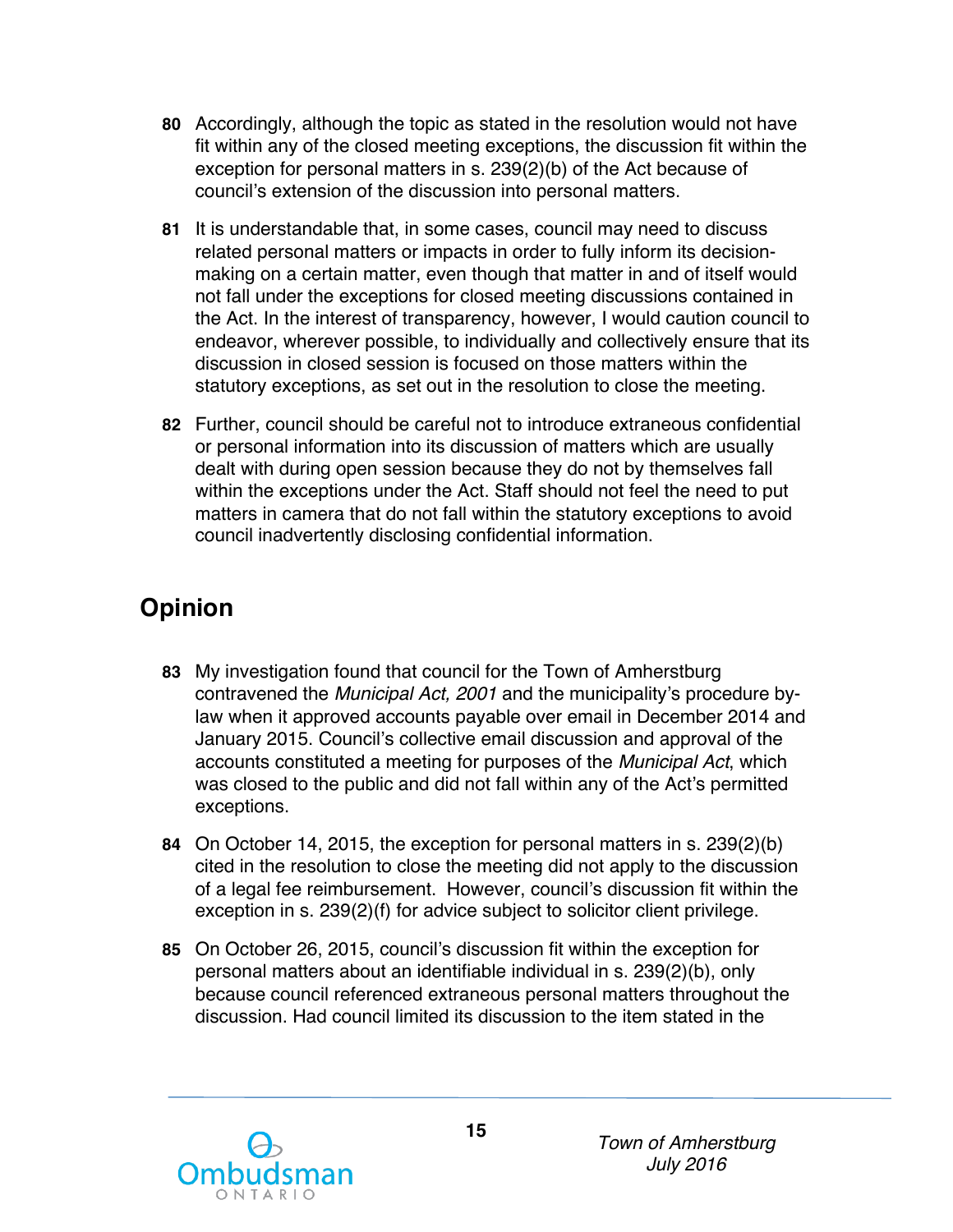resolution, the discussion would not have fit within any of the exceptions to the open meeting rules.

### **Recommendations**

 **86** I am making the following recommendations to assist the Town of Amherstburg in improving its practices with respect to open meetings.

#### **Recommendation 1**

 All members of council for the Town of Amherstburg should be vigilant in adhering to their individual and collective obligation to ensure that the city complies with its responsibilities under the *Municipal Act, 2001* and its own procedure by-law.

#### **Recommendation 2**

Members of council for the Town of Amherstburg should avoid exercising

email communications.

#### **Recommendation 3**

 The Town of Amherstburg should ensure that no subject is discussed in a closed session unless it clearly comes within one of the statutory exceptions to the open meeting requirements.

#### **Recommendation 4**

 Council for the Town of Amherstburg should individually and collectively ensure that it limits discussion in closed session to matters within the statutory exceptions in the *Municipal Act, 2001*.

## **Report**

 **87** The municipality was given the opportunity to review a preliminary version of this report and provide comments to our Office. Comments received were considered in the preparation of this final report.